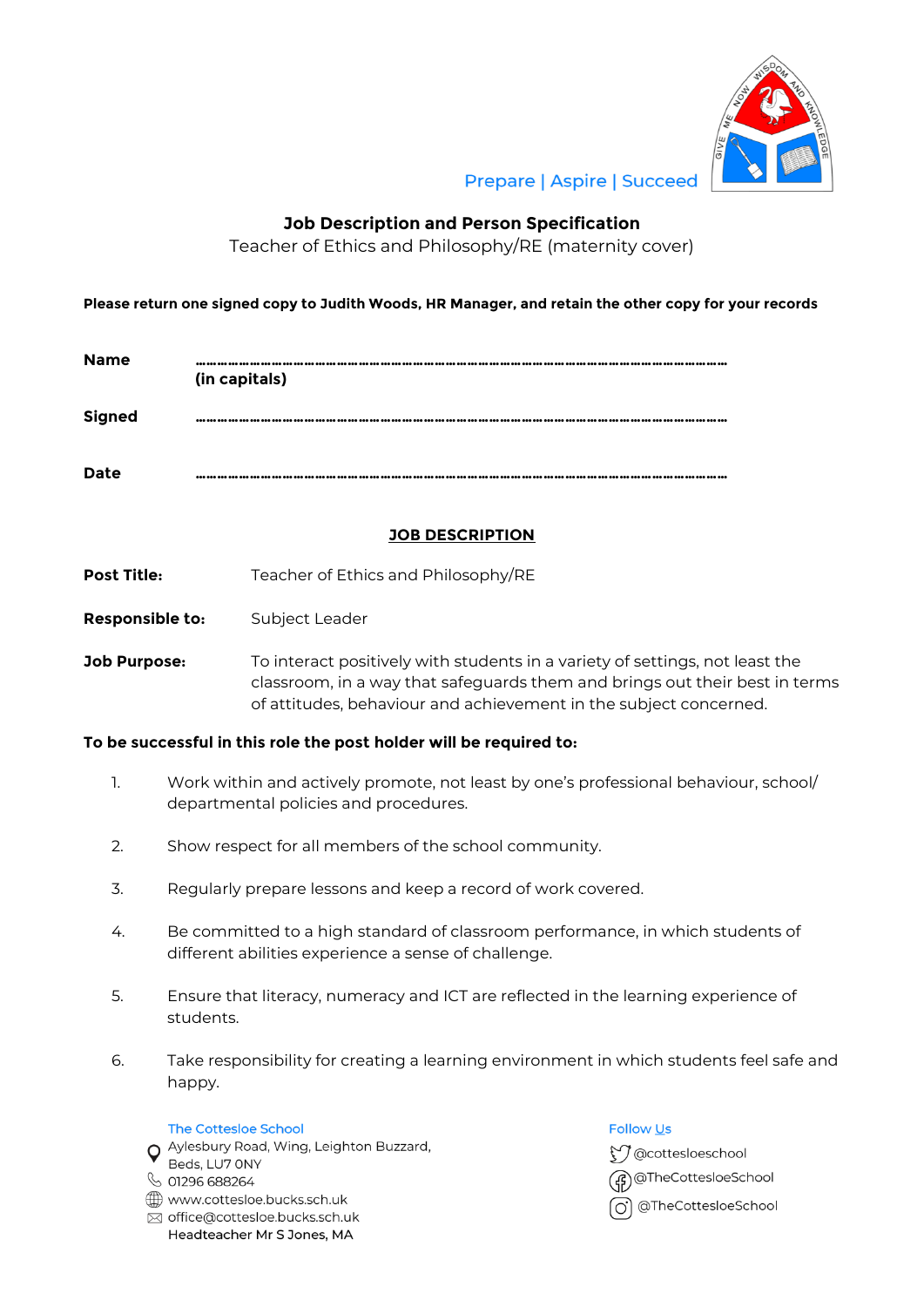- 7. Take responsibility for the learning and achievement of students in your classes.
- 8. Take responsibility for the classroom behaviour of students.
- 9. Regularly set and mark homework.
- 10. Set appropriate work for classes in the event of your absence.
- 11. Take responsibility for the care and security of classroom resources.
- 12. Attend all meetings relevant to the job purpose (to include those convened by the school to inform parents of student progress).
- 13. Follow departmental schemes of work and advice/guidance on teaching and learning strategies.
- 14. Be committed to professional improvement in line with the Professional Standards for Teachers. Regular self-evaluation and evaluation of performance with subject leaders should inform this process.
- 15. Use available student data to make judgements on student progress and to inform teaching and learning strategies.
- 16. Co-operate with school systems for monitoring, recording and reporting on student progress. It is expected that teachers will keep a detailed record of student marks/grades achieved during the year.
- 17. Take part in the school's staff development programme by participating in arrangements for further training and professional development.
- 18. Work as a member of a team and contribute positively to effective working relations within the school.
- 19. Maintain appropriate records and provide accurate and up to date information for management systems.
- 20. Communicate effectively with parents/carers of students as appropriate.
- 21. Take part in activities such as Open Evenings and Consultation Evenings.
- 22. Assist the Subject Leader in identifying resource needs and contribute to the effective use of resources.
- 23. Take responsibility for health and safety issues in line with the guidance set out in the school's Health and Safety Policy.
- 24. Participate, as required, in the school's duty rota.
- 25. Meet obligations with respect to the school's system of Performance Management.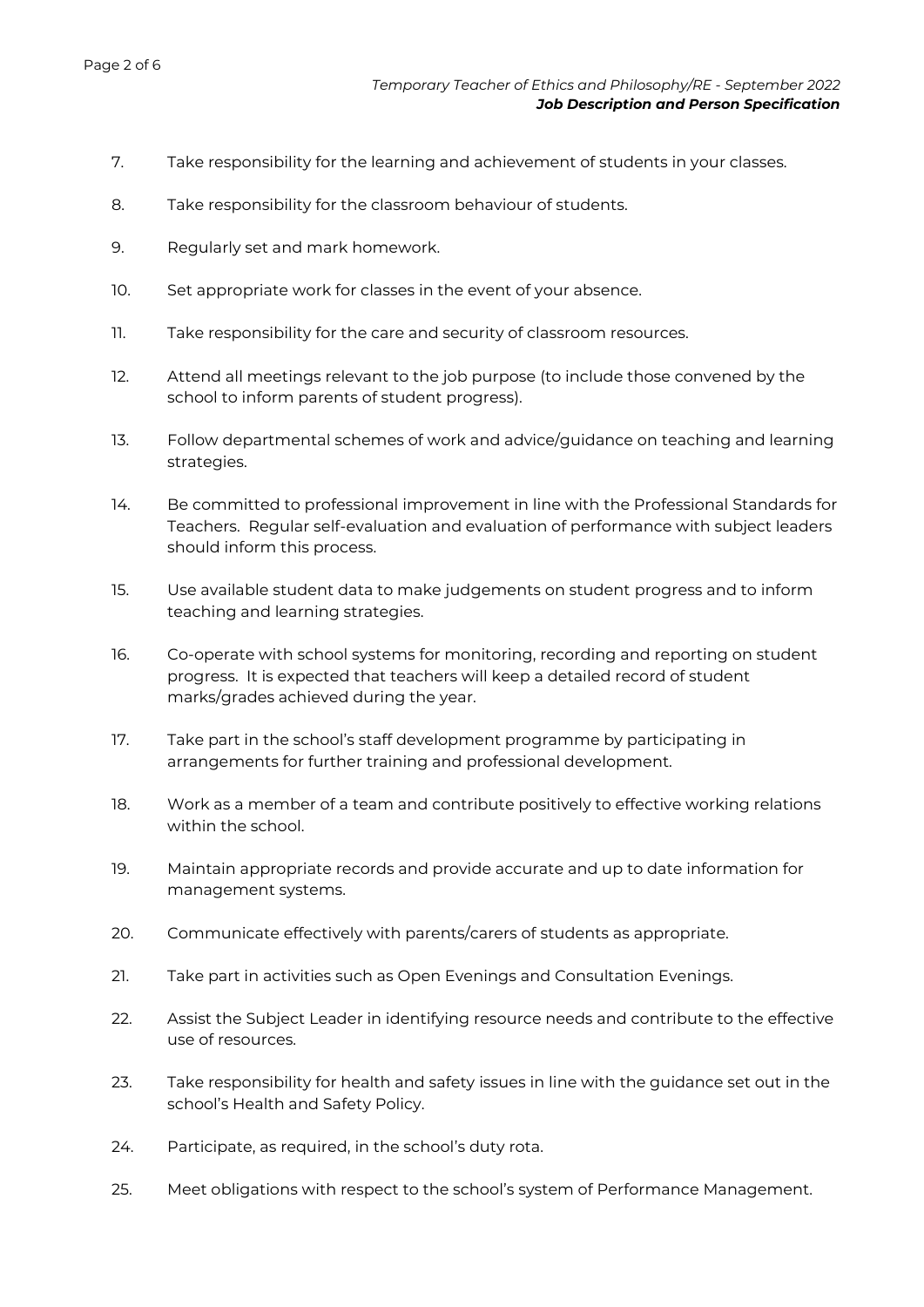26. Such other duties/responsibilities as may from time to time be reasonably required.

The Governing Board of The Cottesloe School is committed to safeguarding and promoting the welfare of the students. This role involves contact with children and all employees are expected to share this commitment, to follow the school's safeguarding policies and procedures and to behave appropriately towards children at all times whilst undertaking school activities and in their personal lives.

The school's policy is to renew DBS checks for all staff, volunteers and governors every five years. Staff have a duty to inform the Headteacher of any change in their DBS status and to make the Headteacher aware of any incidents that may impact on their ability to work with children and young people.

The postholder will ensure that school policies are reflected in all aspects of their work, in particular those relating to safeguarding children, equal opportunities, health and safety, data protection, code of conduct and professional behaviour.

The postholder will be required to undergo criminal, teacher status, qualification, medical and reference checks as part of the safer recruitment process and must be willing to participate in further training as the job requires. All staff are expected to take responsibility for safeguarding and promoting the welfare of students at the School.

We will consider any reasonable adjustments under the terms of the Equality Act (2010) to enable a suitably qualified applicant with a disability (as defined under the Act) to meet the requirements of the post.

This job description sets out the duties of the post at the time it was drawn up and should be seen as describing in more detail aspects of the duties set out in the Education (School Teachers' Pay and Conditions) Act. The Headteacher may vary the duties from time to time without changing their general character or the level of responsibility entailed.

## **PERSON SPECIFICATION**

This acts as selection criteria and gives an outline of the types of person and the characteristics required to carry out the post. Please make sure when completing the application form that you give clear examples of how you meet the essential and desirable criteria.

|                                          | <b>Essential</b> | <b>Desirable</b> | <b>How Measured</b> |
|------------------------------------------|------------------|------------------|---------------------|
| <b>TRAINING/QUALIFICATIONS:</b>          |                  |                  |                     |
| Degree or equivalent in relevant subject |                  |                  | 1, 4                |
| Qualified Teacher Status                 |                  |                  | 1. 4                |

1 = Application form 2 = Interview 3 = Reference 4 = Proof of qualification 5 = Practical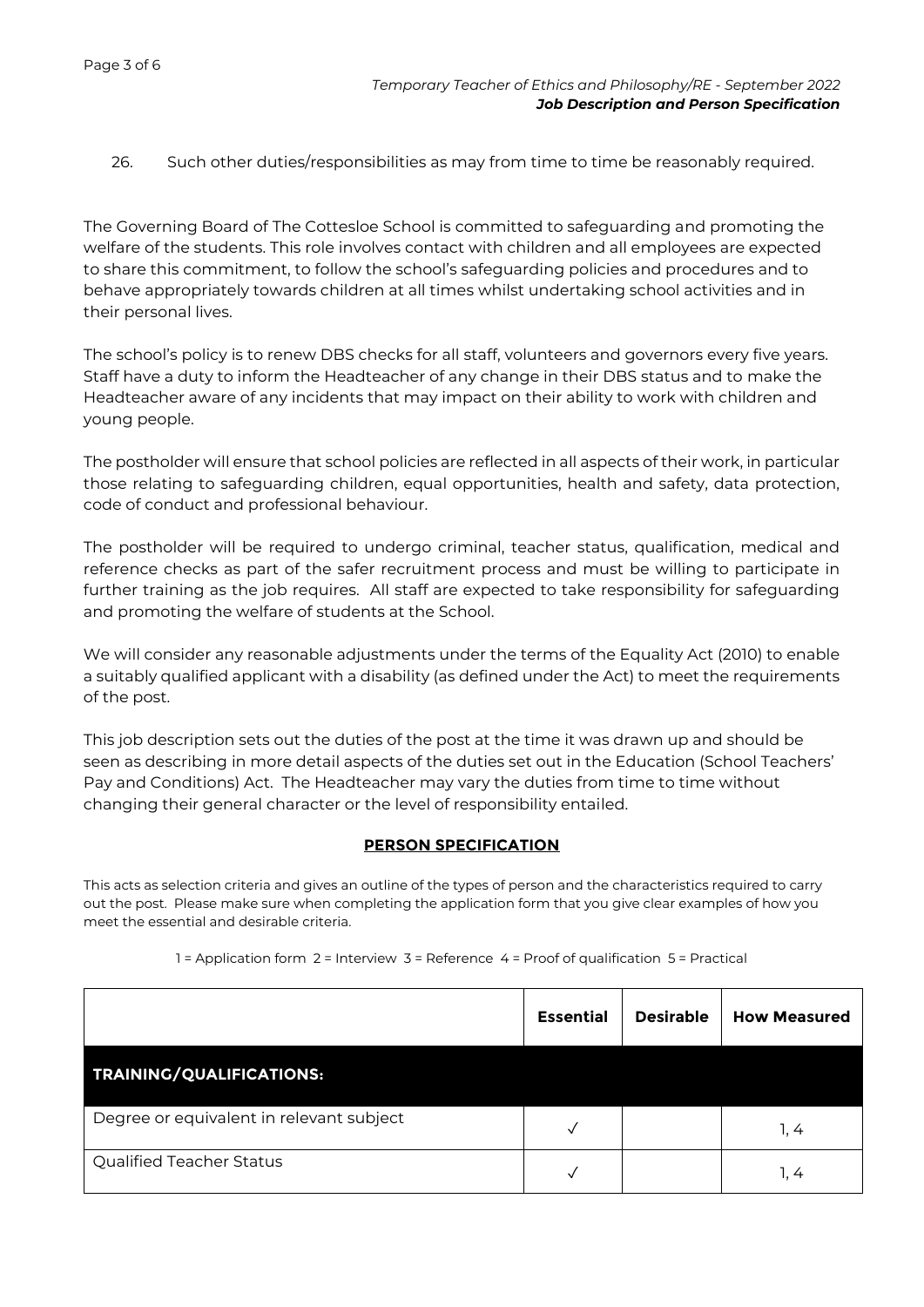## *Temporary Teacher of Ethics and Philosophy/RE - September 2022 Job Description and Person Specification*

| Evidence of continuing professional development                                                                                                           |              | $\checkmark$ | 1, 2       |
|-----------------------------------------------------------------------------------------------------------------------------------------------------------|--------------|--------------|------------|
| Knowledge of safeguarding procedures                                                                                                                      | $\checkmark$ |              | 1, 2       |
| <b>SKILLS AND COMPETENCIES:</b>                                                                                                                           |              |              |            |
| Ability to deliver consistently high quality lessons,<br>evaluate impact and develop future planning<br>accordingly                                       | $\checkmark$ |              | 1, 2, 3, 5 |
| Excellent ICT skills to support the curriculum and<br>work organisation                                                                                   | $\checkmark$ |              | 1, 2, 3    |
| Ability to analyse and use data to inform target<br>setting                                                                                               | $\checkmark$ |              | 1, 2, 3    |
| Ability to communicate effectively and develop good<br>working relationships with students, parents and staff<br>with accurate spoken and written English | $\checkmark$ |              | 1, 2, 3    |
| Ability to participate in self-evaluation which leads to<br>impact                                                                                        | $\checkmark$ |              | 1, 2       |
|                                                                                                                                                           |              |              |            |
| <b>EXPERIENCE:</b>                                                                                                                                        |              |              |            |
| Highly effective classroom teacher in the relevant<br>subject area                                                                                        | $\checkmark$ |              | 1, 2, 3, 5 |
| Proven experience of National Curriculum at all Key<br><b>Stages</b>                                                                                      | $\checkmark$ |              | 1, 2, 3    |
| Up to date knowledge of PSHCE                                                                                                                             | $\checkmark$ |              | 1, 2, 3    |
| Effective in managing student behaviour and<br>maintaining discipline                                                                                     | $\checkmark$ |              | 1, 2, 3, 3 |
| Excellent personal organisation and time<br>management                                                                                                    | $\checkmark$ |              | 1, 2, 3    |
| Involvement in whole-school initiatives/development                                                                                                       |              | $\checkmark$ | 1, 2       |
| Willingness to be involved in the wider life of the<br>School                                                                                             |              | $\checkmark$ | 1, 2       |

## **RESPONSIBILITIES OF A FORM TUTOR**

## **Post Title:** Form Tutor

**Responsible to:** Head of Year

## **Relationship:**

The post holder is responsible to the Headteacher in all matters and to the Head of Year in respect of day to day duties.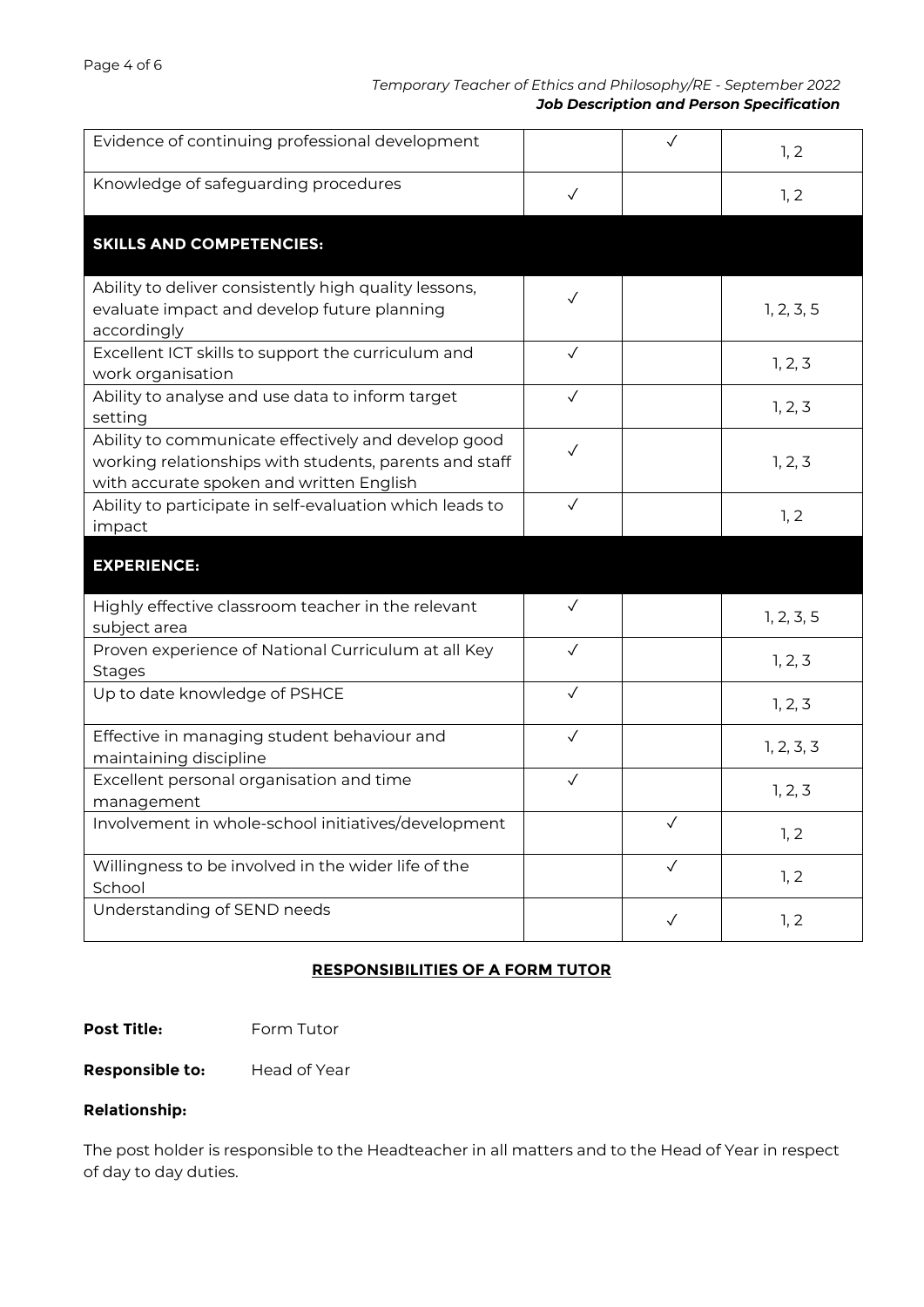The post holder also interacts on a professional level with colleagues and seeks to establish and maintain productive relationships with them, in order to promote mutual understanding and to continue to improve the quality of pastoral care in the School.

The role of Form Tutor is a most responsible one and vital both to the efficient running of the school and successful pastoral care. It is the first level of pastoral care and, arguably, the most important role in the school. The Form Tutor is the key person in terms of regular daily monitoring, setting standards and fostering the school ethos. For this aspect of work, a Form Tutor is accountable to the Head of Year.

The Year Tutor should be the first person to whom a pupil will turn for help or advice, although it may sometimes be necessary to refer the matter to the Head of Year, to the Assistant Heads, or, through them, even to an outside agency. It is through this daily contact that unobtrusive care is exercised.

## **To be responsible for:**

## 1. Registration and routine business

The Form Tutor is responsible for the accurate daily marking of the register (a vital legal document) and for seeing that all information kept in the register is maintained up to date. Other returns of a routine nature should be dealt with as required, together with the distribution of information to parents. All absences must be accounted for by notes and any not so covered should be reported to the Head of Year and Attendance Officer immediately.

#### 2. Reports and records

Any information of a confidential nature should be referred to the Head of Year or Headteacher. The Form Tutor is expected to comment on reports and cover aspects of achievement and personality which are not covered by academic reports and to set appropriate individual targets for every student in the form.

#### 3. References and special reports

Form Tutors are expected to prepare, in consultation with colleagues, initial drafts for references, testimonials, reports to outside agencies and the like, as required.

## 4. Personal appearance and conduct

Form Tutors are expected to monitor the personal appearance and behaviour of students in their form and to uphold the standards required by the school.

## 5. Healthy Relationships and 6Cs

Form Tutors should engage positively with students, parents and staff to embed school 6Cs and Healthy Relationships to promote high levels of achievement.

#### 6. Assemblies